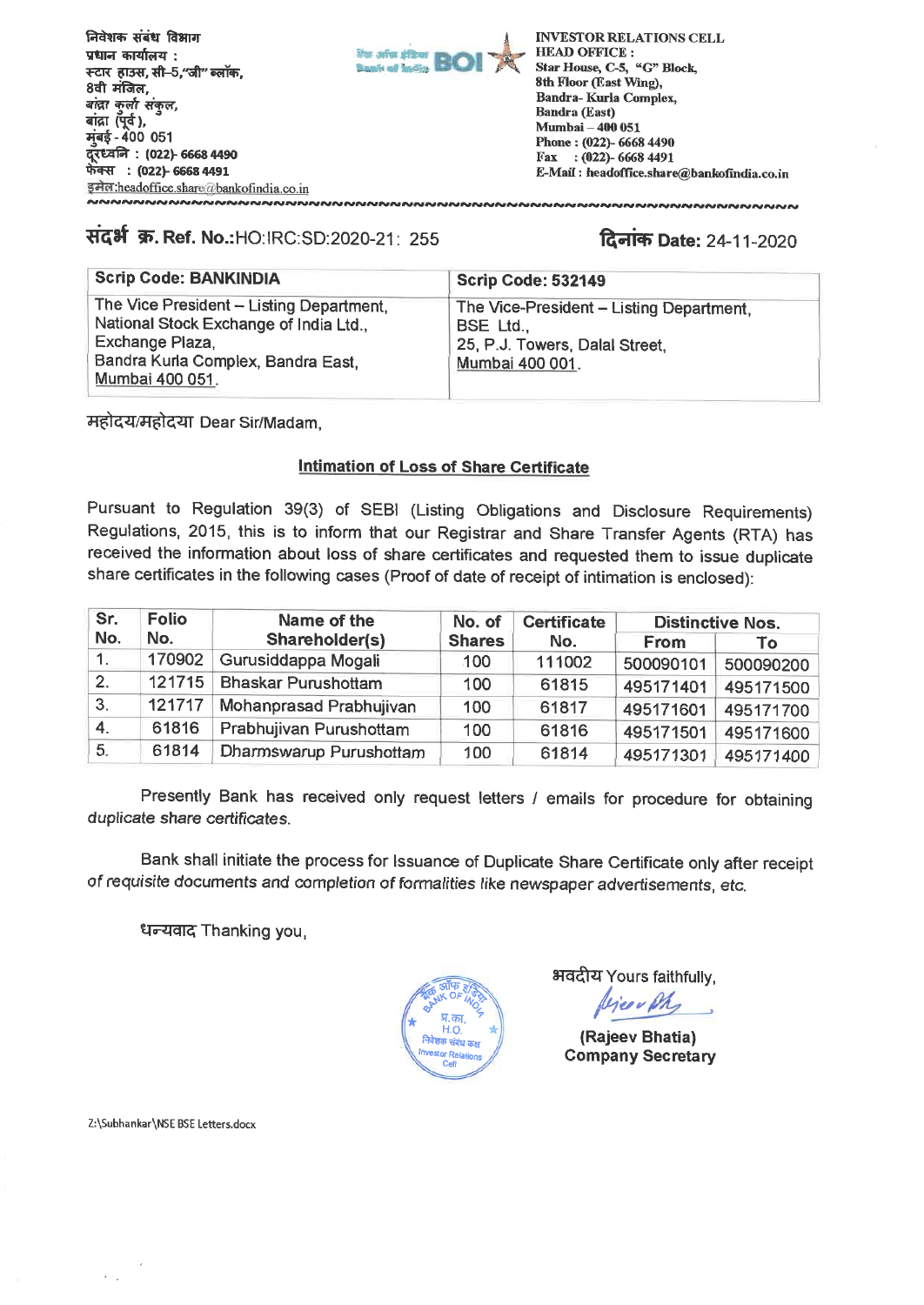## **Subhankar Das**

| From:               | bssduplicate@bigshareonline.com                             |
|---------------------|-------------------------------------------------------------|
| Sent:               | 23 November 2020 17:50                                      |
| To:                 | Rajeev Bhatia; Investor Relations Department                |
| Cc:                 | vijay@biqshareonline.com; jibu@biqshareonline.com;          |
|                     | bhaqwan@biqshareonline.com; Bssduplicate@Bigshareonline.Com |
| Subject:            | [External]Duplicate Share Intimations Received On: 20201123 |
| <b>Attachments:</b> | 521484.pdf                                                  |

Caution: This email originated from a source outside Bank of India. Do not click on links or open attachments unless you recognize the sender and you know the content is safe.

#### Dear Sir/Ma'am,

Please be informed that in terms of the provisions of the SEBI (LODR) Regulations, 2015, the Company is required to submit information regarding loss of share certificates and issue of duplicate certificates, to the stock exchange within two days of its getting information. Further, the said intimation has to be filed only through the mode of NEAPS filing for NSE and on listing.bseindia.com for BSE and not via hard copy submission.

Accordingly, we are sharing herewith the receipt of the following request for loss of share certificate of the Company by shareholders, to enable you to comply with the said regulatory requirement within the timelines prescribed.

| Client Name            | Cert.<br>No. | Dist. No From | Dist. NO. To I | ®Folio No. | Quantity | Name                |
|------------------------|--------------|---------------|----------------|------------|----------|---------------------|
| BANK OF INDIA - EQUITY | 111002       | 500090101     | 500090200      | 70902      | 100      | GURUSIDDAPPA MOGAL' |

Should you have any queries in respect of the aforesaid instruction kindly revert back.

Regards,

Bigshare Services Pvt. Ltd.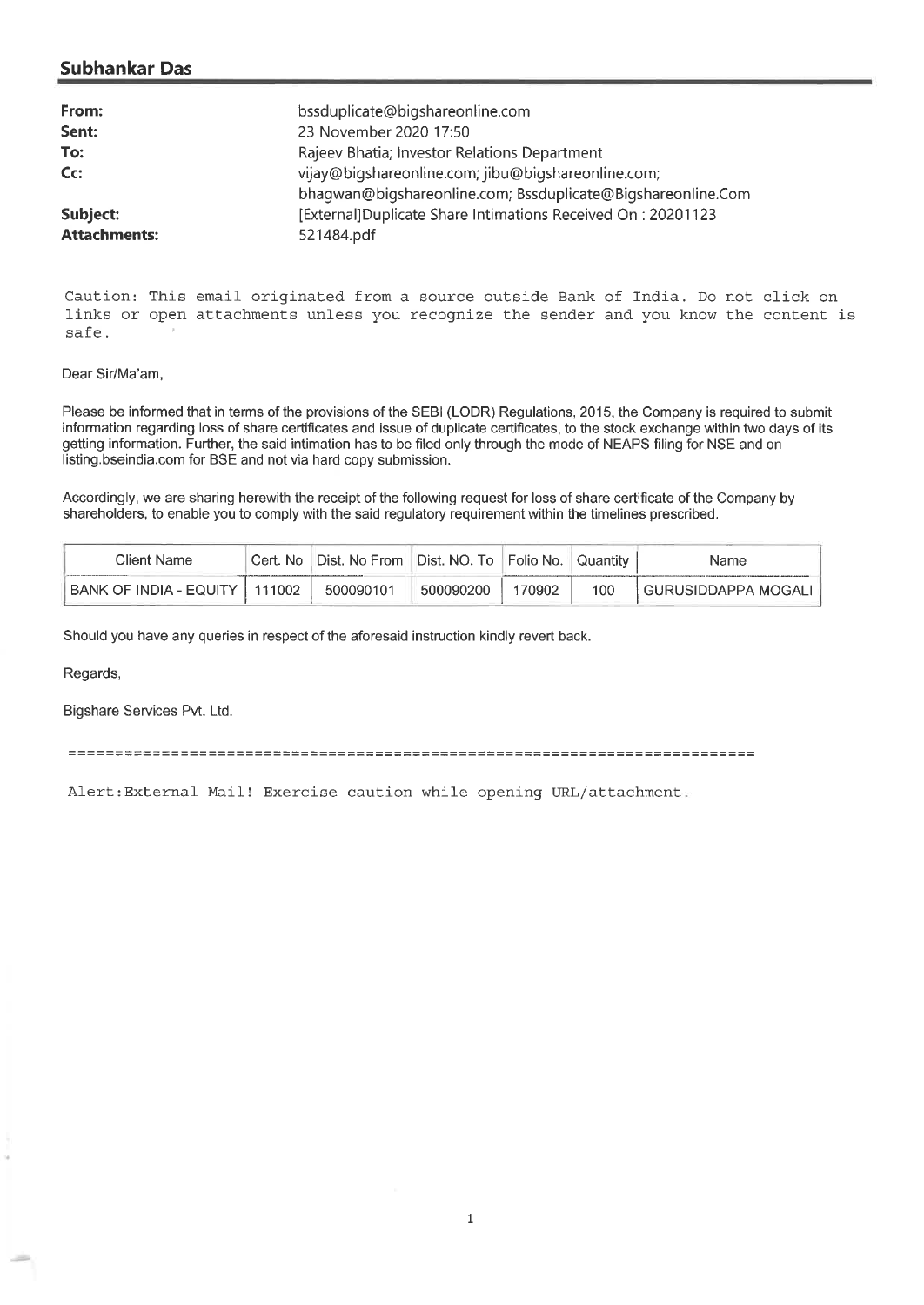$D \omega p -$ 

2311202020

pricing of Spirage अर्प में 2 जाता।<br>को जाता जिसमारी  $7028891723$ Deste- 23-11-2020.

रे में के किसी जनव मिलियान मा

 $TSS = \frac{1}{1200}$  Jan 1909

कहोट्यू artosta marzusten und estere de Bra Bino अमी लेकिन में जिस में 200 की रही के पहले में लिए carred Wierart of 170go2 statel that either survey जीवर्त आरक्षिकर मिलाये हि निवाली

521484

 $31144T$ 



11/23/2020, 5:15 PM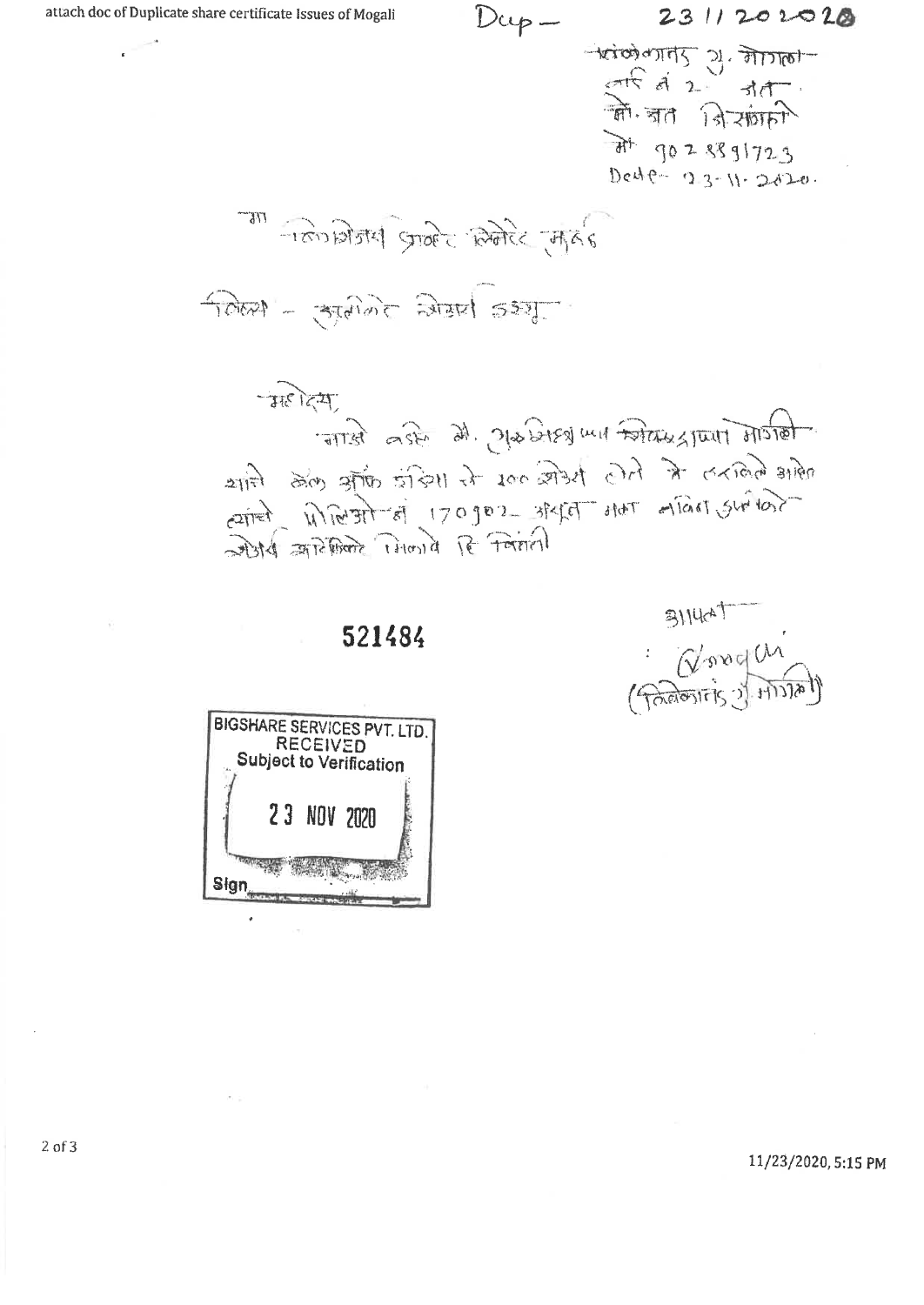BHASKAR PURUSHOTTAM NAME:

ADD: **SWAMINARAYAN MANDIR** AT & POST: VADTAL- 03 TAL: NADIAD DIST: KHEDA GUJARAT 387375 DATE:  $|\frac{2}{1}|$  / 2020. SUB: COA, NR OF NEW SH **LOSS OF SHS** UPD DIVIDEND STATEMENT OF HOLDING BANK OF INDIA **UNIT:**  $121715$ 521493 MFNOS. ENCL: COPY OF PANCARD & AADHAR TO UPDATE THE NEW ADDRESS AS ABOVE ENCL : COPY OF CHEQ TO UPDATE THE ECS BANK MANDATE & CREDIT THE ALL UPDIVIDEND ENCL: ATTESTED COPY OF NAME DECLARATION AFFIDAVIT FOR YOUR READY REF WE HAVE NOT RECD THE NEW SHARES FV OF RS 1/-, SEND THE DUPLICATE PROCEDURE WE HAVE LOST THE ALL SHS GIVE THE STATUS OF ENTIRE HOLDING & SEND THE DUPLICATE **PROCEDURE** PLS PROVIDE THE NAME OF THE JOINT HOLDER IF ANY PLS SEND THE SPECIMEN AFFIDAVIT FORMAT NAME DELETION / CHANGE OF NAME FORM ENCL: ATT D/C OF LATE: PRABHUJIVAN WHO DIED ON DT. 19-01--13(GUJRATI & ENGLISH)

**THANKING YOU** 

**YOURS FAITHFULLY** 

chieze szeciny (BHASKAR PURUSHOTTAM)

BIGSHARE SERVICES PVT. LTD. RECENTD Subject to Variacation Sign

**TO**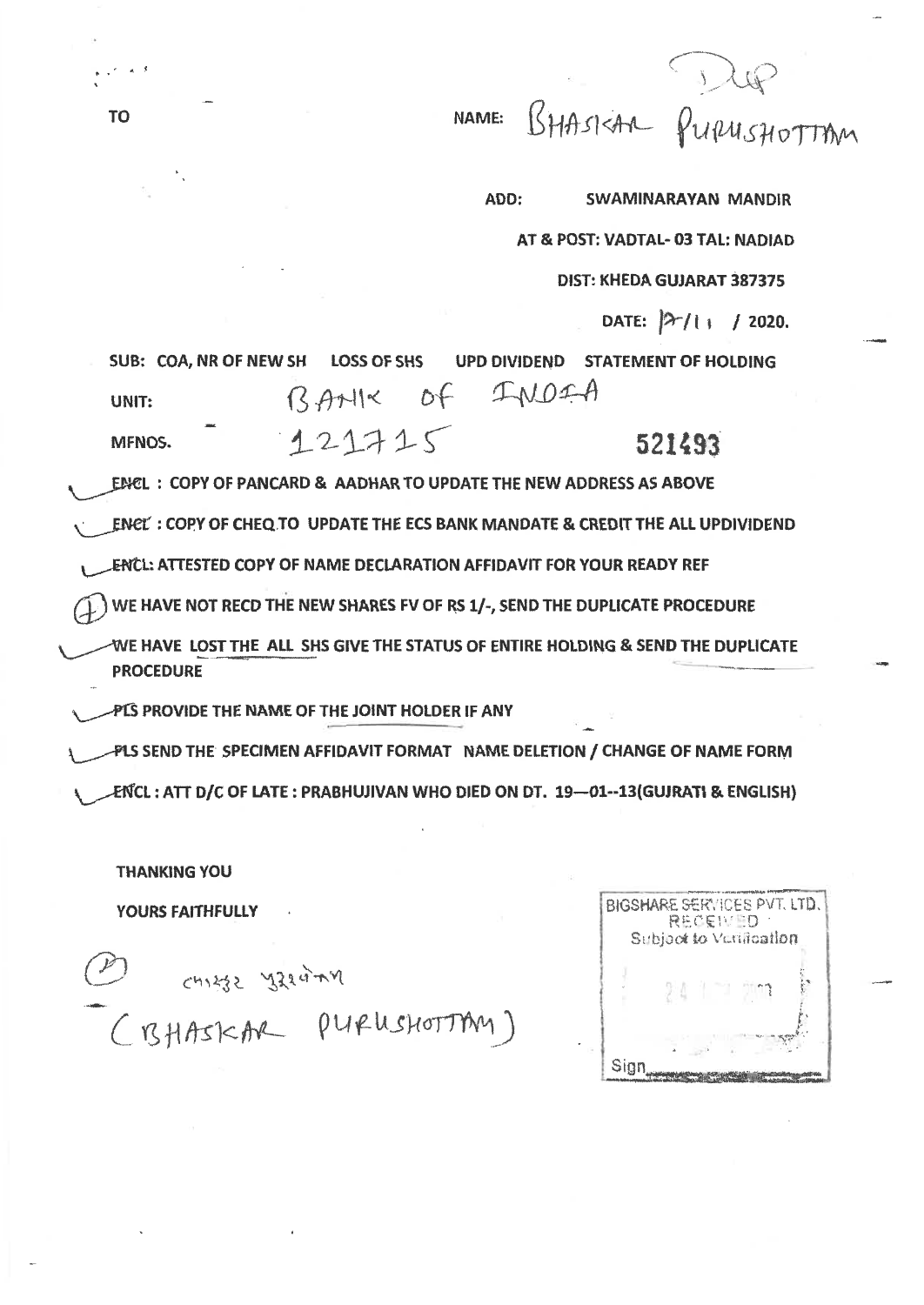## **Su bhankar Das**

| From:               | bssduplicate@bigshareonline.com                             |
|---------------------|-------------------------------------------------------------|
| Sent:               | 24 November 2020 11:49                                      |
| To:                 | Rajeev Bhatia, Investor Relations Department                |
| $Cc$ :              | vijay@bigshareonline.com; jibu@bigshareonline.com;          |
|                     | bhagwan@bigshareonline.com; Bssduplicate@Bigshareonline.Com |
| Subject:            | [External]Duplicate Share Intimations Received On: 20201124 |
| <b>Attachments:</b> | 521493.pdf                                                  |

Caution: This email originated from a source outside Bank of India. Do not click on links or open attachments unless you recognize the sender and you know the content is safe.

#### Dear Sir/Ma'am,

Please be informed that in terms of the provisions of the SEBI (LODR) Regulations, 2015, the Company is required to submit information regarding loss of share certificates and issue of duplicate certificates, to the stock exchange within two days of its getting information. Further, the said intimation has to be filed only through the mode of NEAPS filing for NSE and on listing.bseindia.com for BSE and not via hard copy submission.

Accordingly, we are sharing herewith the receipt of the following request for loss of share certificate of the Company by shareholders, to enable you to comply with the said regulatory requirement within the timelines prescribed.

| Client Name                   | Cert. No | Dist. No From | I Dist. NO. To Folio No. |        | l Quantitv | Name                |
|-------------------------------|----------|---------------|--------------------------|--------|------------|---------------------|
| <b>BANK OF INDIA - EQUITY</b> | 61815    | 495171401     | 495171500                | 121715 | 100        | BHASKAR PURUSHOTTAM |

Should you have any queries in respect of the aforesaid instruction kindly revert back.

Regards,

Bigshare Services Pvt. Ltd.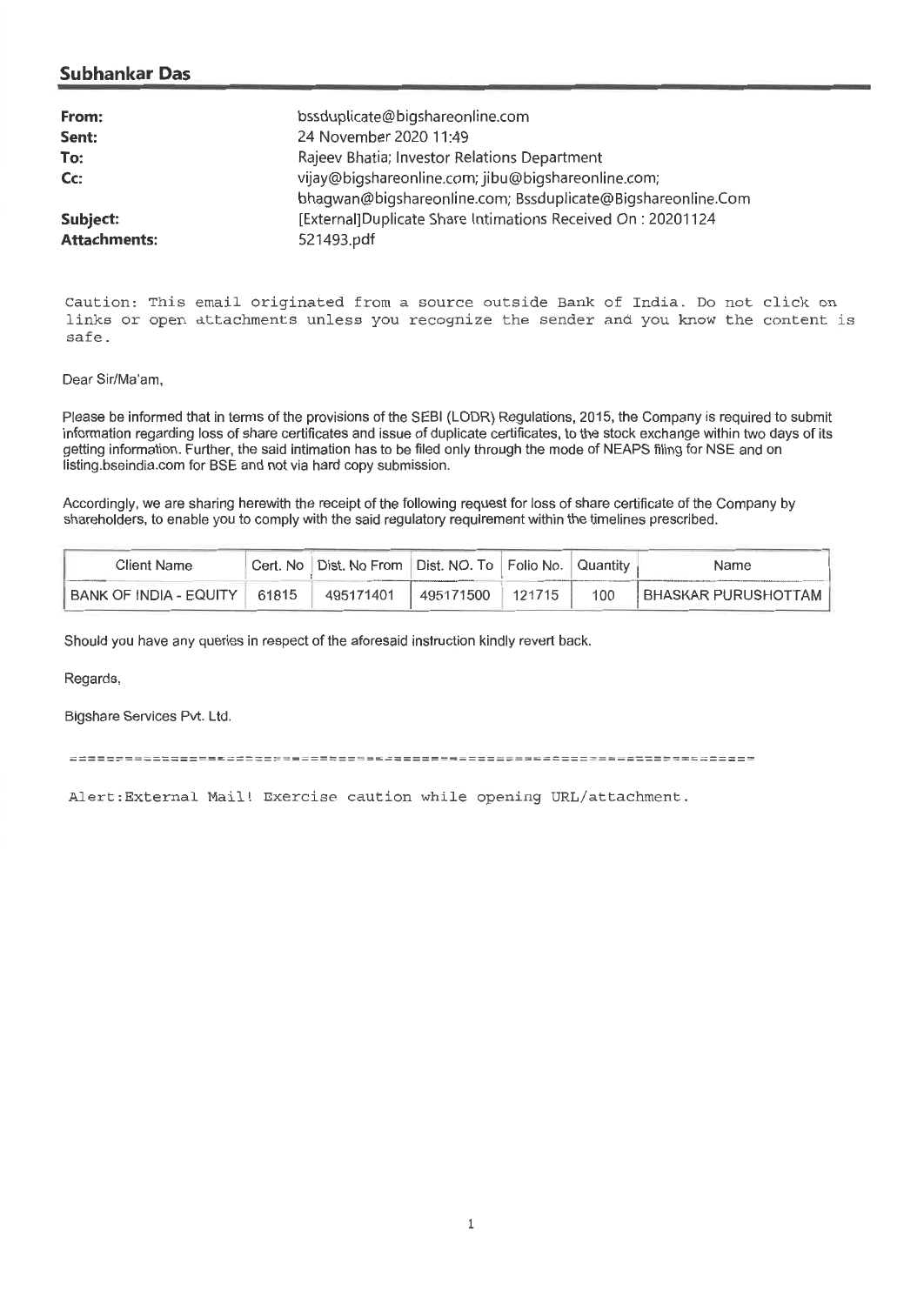MOHANPRASAD PRARHUTIVAN NAME:

ADD: **SWAMINARAYAN MANDIR** 

AT & POST: VADTAL- 03 TAL: NADIAD

**DIST: KHEDA GUJARAT 387375** 

DATE:  $|2/11/2020$ .

SUB: COA, NR OF NEW SH **LOSS OF SHS UPD DIVIDEND STATEMENT OF HOLDING**  $ANDFA$  $R$  $M$  $R$  $\delta f$ UNIT: 121717 MFNOS. 521492

ENCL: COPY OF PANCARD & AADHAR TO UPDATE THE NEW ADDRESS AS ABOVE

ENCL: COPY OF CHEQ TO UPDATE THE ECS BANK MANDATE & CREDIT THE ALL UPDIVIDEND

ENCL: ATTESTED COPY OF NAME DECLARATION AFFIDAVIT FOR YOUR READY REF

WE HAVE NOT RECD THE NEW SHARES FV OF RS 1/-, SEND THE DUPLICATE PROCEDURE

WE HAVE LOST THE ALL SHS GIVE THE STATUS OF ENTIRE HOLDING & SEND THE DUPLICATE **PROCEDURE** 

PLS PROVIDE THE NAME OF THE JOINT HOLDER IF ANY

PLS SEND THE SPECIMEN AFFIDAVIT FORMAT NAME DELETION / CHANGE OF NAME FORM ENCL: ATT D/C OF LATE: PRABHUJIVAN WHO DIED ON DT. 19-01--13(GUJRATI & ENGLISH)

**THANKING YOU** YOURS FAITHFULLY

Meagure youan

TO

(MOHANPRASAD PRABHUJIVAN)

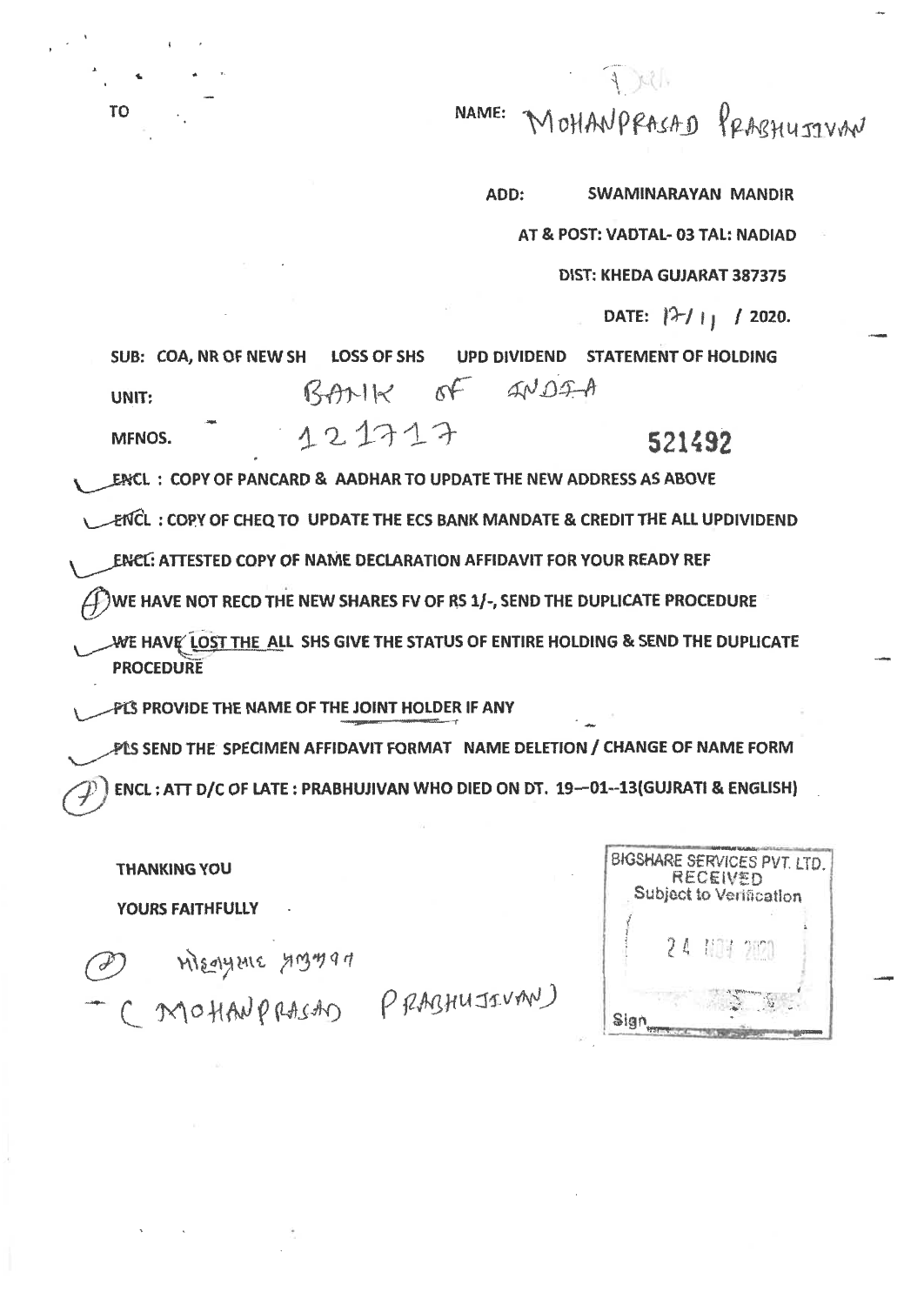# **Subhankar Das**

| From:               | bssduplicate@bigshareonline.com                             |
|---------------------|-------------------------------------------------------------|
| Sent:               | 24 November 2020 11:49                                      |
| To:                 | Rajeev Bhatia; Investor Relations Department                |
| Cc:                 | vijay@bigshareonline.com; jibu@bigshareonline.com;          |
|                     | bhagwan@bigshareonline.com; Bssduplicate@Bigshareonline.Com |
| Subject:            | [External]Duplicate Share Intimations Received On: 20201124 |
| <b>Attachments:</b> | 521492.pdf                                                  |

Caution: This email originated from a source outside Bank of India. Do not click on links or open attachments unless you recognize the sender and you know the content is safe.

#### Dear Sir/Ma'am,

Please be informed that in terms of the provisions of the SEBI (LODR) Regulations, 2015, the Company is required to submit information regarding loss of share certificates and issue of duplicate certificates, to the stock exchange within two days of its getting information. Further, the said intimation has to be filed only through the mode of NEAPS filing for NSE and on listing.bseindia.com for BSE and not via hard copy submission.

Accordingly, we are sharing herewith the receipt of the following request for loss of share certificate of the Company by shareholders, to enable you to comply with the said regulatory requirement within the timelines prescribed.

| Client Name            | Cert. No | ⊦Dist. No From I | Dist. NO. To   Folio No. | Quantitv | Name                    |
|------------------------|----------|------------------|--------------------------|----------|-------------------------|
| BANK OF INDIA - EQUITY | 61817    | 495171601        | 495171700                | $100 -$  | MOHANPRASAD PRABHUJIVAN |

Should you have any queries in respect of the aforesaid instruction kindly revert back.

Regards,

Bigshare Services Pvt. Ltd.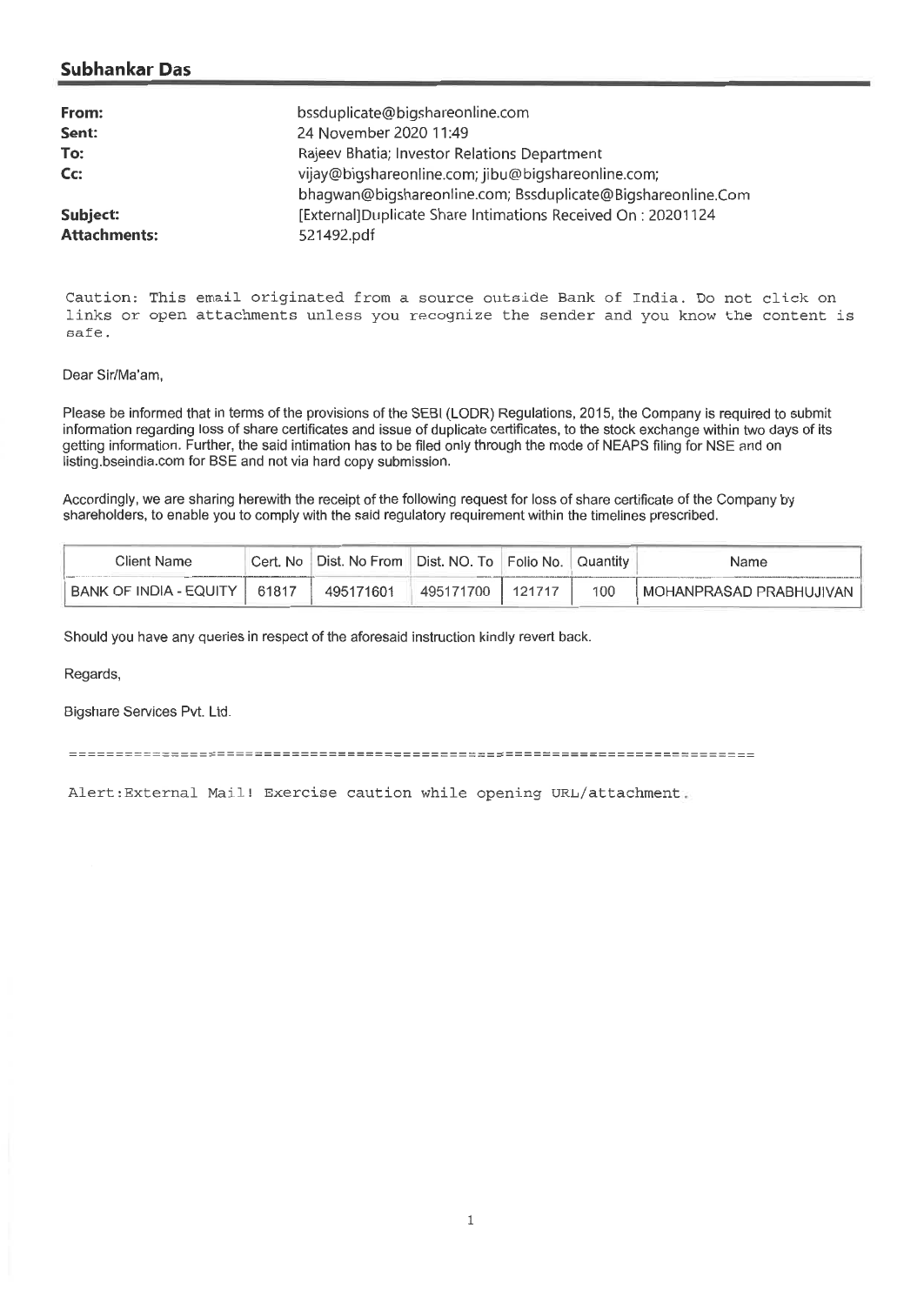TO NAME: BHASISAR PLACE FORM

**ADD: SWAMINARAYAN MANDIR** 

**AT & POST: VADTAL- 03 TAL: NADIAD** 

**DIST: KHEDA GUJARAT 387375** 

DATE:  $12$ -/  $\frac{1}{2}$  / 2020.

**SUB: COA NR OF NEW SH LOSS OF SHS UPD DIVIDEND STATEMENT OF HOLDING**  UNIT: BAME of INDIA

**MFNOS. 521491** 

**ENCL : COPY OF PANCARD & AADHAR TO UPDATE THE NEW ADDRESS AS ABOVE** 

**ENCL : COPY OF CHEQUE TO UPDATE THE ECS BANK MANDATE & CREDIT THE ALL UNPAID DIVIDEND** 

**ENCL: ATTESTED COPY OF NAME DECLARATION AFFIDAVIT FOR YOUR READY REF** 

WE HAVE NOT RECD THE NEW SHARES FV OF RS 1/-, SEND THE DUPLICATE PROCEDURE

WE HAVE LOST ALL SHS GIVE THE STATUS OF ENTIRE HOLDING & SEND THE DUPLICATE **PROCEDURE** 

**PLS PROVIDE THE NAME OF THE JOINT HOLDER IF ANY** 

**PLS SEND THE NAME DELETION/CHANGE OF NAME FORM** 

**: ATT D/C OF LATE : PRABHUJIVAN WHO DIED ON DT. / / (GUJRATI & ENGLISH)** 

**THANKING YOU YOURS FAITHFULLY**   $C^{x_1x_2}$   $C^{x_2x_3}$   $C^{x_3}$  $R_{\rm P}$ 

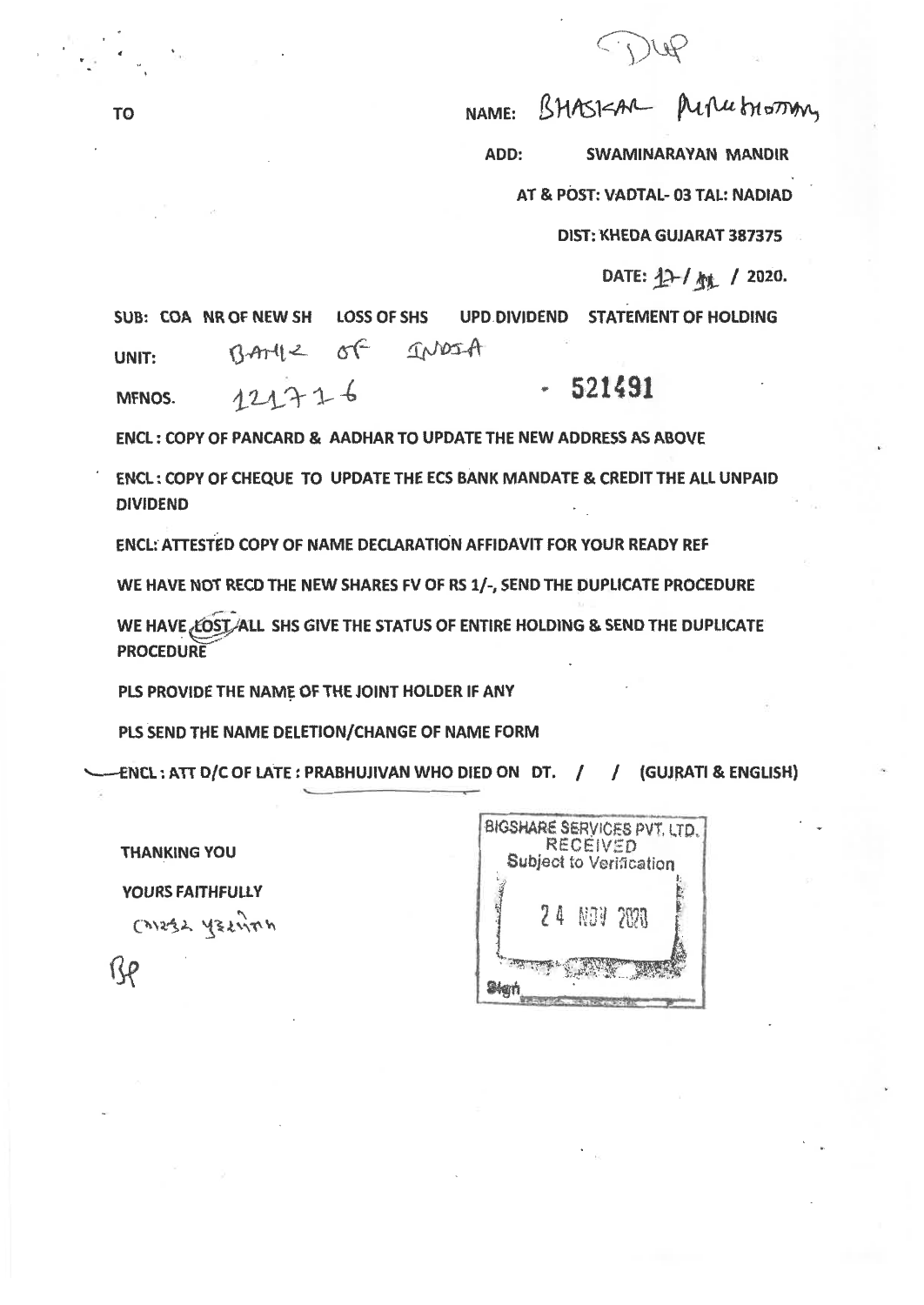### **Subhankar Das**

| From:               | bssduplicate@bigshareonline.com                             |
|---------------------|-------------------------------------------------------------|
| Sent:               | 24 November 2020 11:46                                      |
| To:                 | Rajeev Bhatia; Investor Relations Department                |
| $Cc$ :              | vijay@bigshareonline.com; jibu@bigshareonline.com;          |
|                     | bhaqwan@biqshareonline.com; Bssduplicate@Biqshareonline.Com |
| Subject:            | [External]Duplicate Share Intimations Received On: 20201124 |
| <b>Attachments:</b> | 521491.pdf                                                  |

Caution: This email originated from a source outside Bank of India. Do not click on links or open attachments unless you recognize the sender and you know the content is safe.

#### Dear Sir/Ma'am,

Please be informed that in terms of the provisions of the SEBI (LODR) Regulations, 2015, the Company is required to submit information regarding loss of share certificates and issue of duplicate certificates, to the stock exchange within two days of its getting information. Further, the said intimation has to be filed only through the mode of NEAPS filing for NSE and on listing.bseindia.com for BSE and not via hard copy submission.

Accordingly, we are sharing herewith the receipt of the following request for loss of share certificate of the Company by shareholders, to enable you to comply with the said regulatory requirement within the timelines prescribed.

| Client Name                |       | Cert. No   Dist. No From   Dist. NO. To   Folio No. |           |            | ∣ Quantit∨ | Name                    |
|----------------------------|-------|-----------------------------------------------------|-----------|------------|------------|-------------------------|
| ! BANK OF INDIA - EQUITY ∥ | 61816 | 495171501                                           | 495171600 | $121716$ . | 100        | PRABHUJIVAN PURUSHOTTAM |

Should you have any queries in respect of the aforesaid instruction kindly revert back.

Regards,

Bigshare Services Pvt. Ltd.